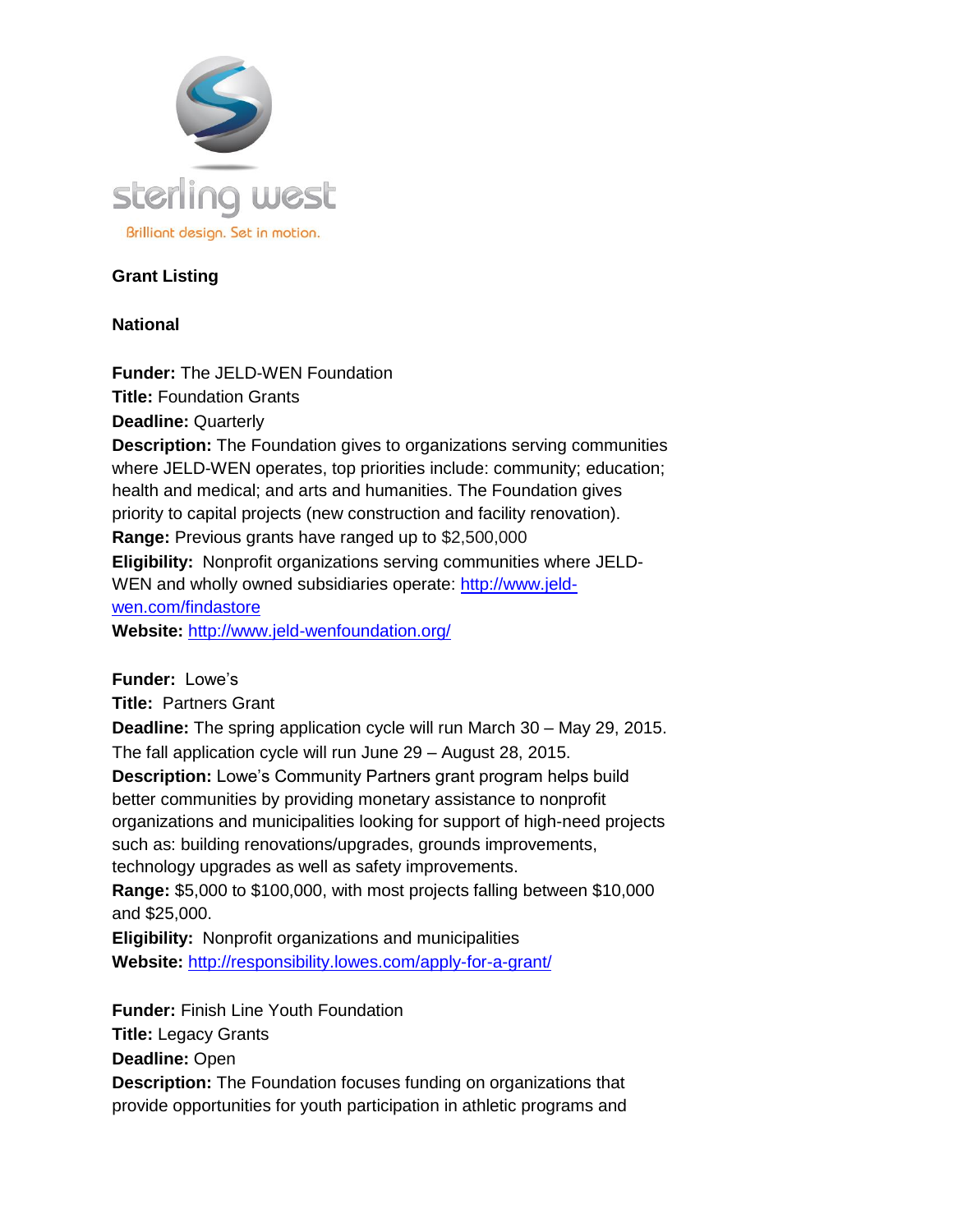

camps. Grants will be awarded to organizations in need of improvements and/or renovations to existing buildings, grounds, and property or for new facilities and/or grounds.

**Range:** \$10,000 - \$75,000 **Eligibility:** Nonprofit organizations in an area the store serves: <http://www.finishline.com/store/storelocator/storelocator.jsp> **Website:** [http://www.finishline.com/store/youthfoundation/special](http://www.finishline.com/store/youthfoundation/special-grants.jsp)[grants.jsp](http://www.finishline.com/store/youthfoundation/special-grants.jsp)

**Funder:** Good Sports **Title:** Community Grant **Deadline:** Open **Description:** Grants are provided to organizations directly serving youth between the ages of 3-18 years old; in an economically disadvantaged area; and operating an organized sport, recreational activity, or fitness program that offers consistent and structured opportunity for play to large groups of children. **Range:** Varies **Eligibility:** Nonprofit organizations nationally

**Website:** <https://www.goodsports.org/apply/>

**Funder:** Humana Foundation

**Title:** Benefits Grant

**Deadline:** Letter of Intent: May 29, 2015; Application Deadline: June 9 - June 30, 2015

**Description:** The focus is the promotion of healthy behaviors and healthy relationships. A few examples of healthy behaviors and healthy relationships that the Humana Foundation is interested in funding: physical activity and sports programs; nutrition education programs; intergenerational and peer-to-peer mentorships between caring adults and youth; and coach mentors to at-risk youth.

**Range:** \$350,000 over a three-year period

**Eligibility:** Nonprofit organizations serving specified locations;

organizations must have a minimum operating budget of \$1,000,000 and cite previous projects in order to be considered.

**Website:** <http://www.humana.com/resources/about/corporate/hcb/>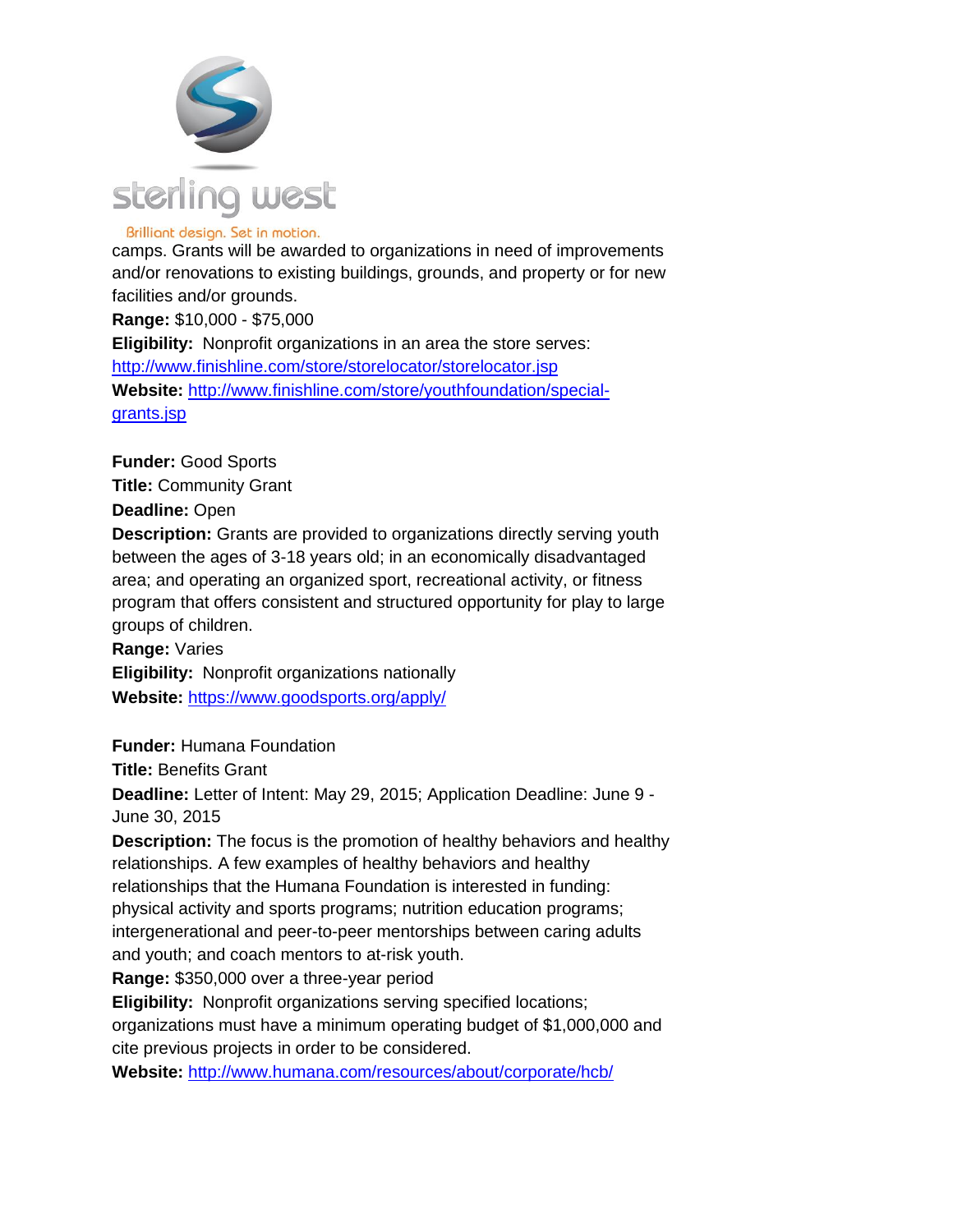

Brilliant design. Set in motion. **Funder:** Chichester duPont Foundation

**Title:** Clark Fund

**Deadline:** September 1, 2015

**Description:** Preference is given to proposals for new initiatives, special projects, the expansion of current programs and capital improvement. The trustees devote particular emphasis to programs concerned with the environment, education, health and those to which the Foundation's giving will play a pivotal role.

**Range:** In general, does not consider requests for more than \$100,000. **Eligibility:** United States nonprofit organizations.

**Website:** <http://www.chichesterdupont.org/pages/funding.html>

# **State Specific**

### **Arkansas**

**Funder:** Sunderland Foundation **Title:** Foundation Grants **Deadline:** Open **Description:** The Foundation prefers to grant funds for capital and special projects for higher education, churches, youth serving agencies, health facilities, community buildings, museums, civic projects, and low maintenance, energy efficient housing projects. **Range:** Up to \$250,000 **Eligibility:** Nonprofit organizations in Western Missouri, Kansas,

Nebraska, Arkansas, and Western Iowa, and, to a lesser extent, in Idaho, Oregon, Washington, Utah and Montana.

**Website:** <http://www.sunderlandfoundation.org/FundingAreas.asp>

# **Connecticut**

**Funder:** Dominion Foundation **Title:** Community Grants **Deadline:** Open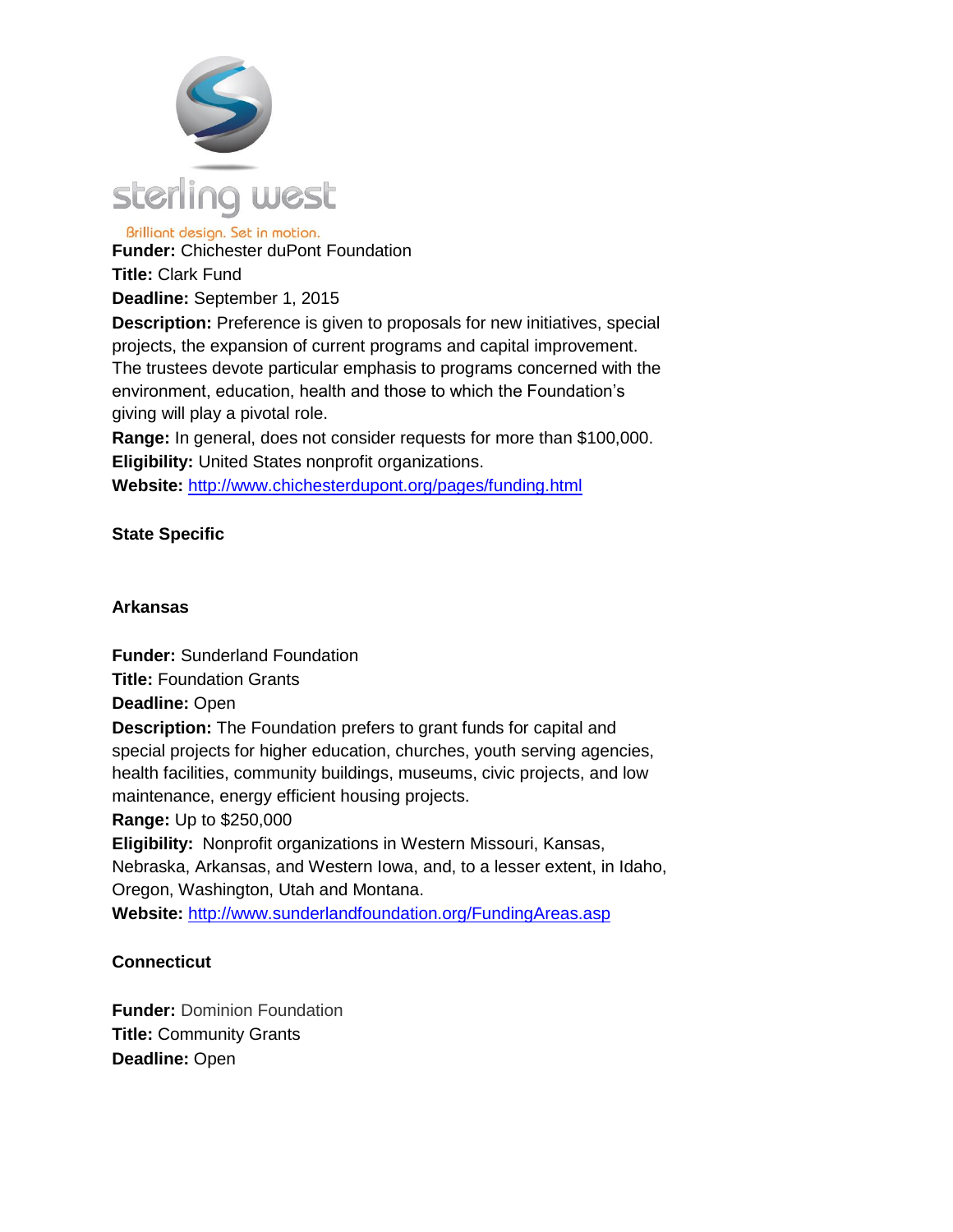

**Description:** The Dominion Foundation is dedicated to improving the physical, social and economic well-being of the communities served by Dominion companies.

**Range:** Dominion and the Foundation annually award about \$20 million to causes they support.

**Eligibility:** Nonprofit organizations serving communities served by Dominion companies; CT, MD, MA, NY, NC, OH, PA, RI, VA, WV and WI. Areas served: [https://www.dom.com/corporate/our](https://www.dom.com/corporate/our-commitments/community/charitable-giving-and-the-dominion-foundation/grant-guidelines-and-restrictions)[commitments/community/charitable-giving-and-the-dominion](https://www.dom.com/corporate/our-commitments/community/charitable-giving-and-the-dominion-foundation/grant-guidelines-and-restrictions)[foundation/grant-guidelines-and-restrictions](https://www.dom.com/corporate/our-commitments/community/charitable-giving-and-the-dominion-foundation/grant-guidelines-and-restrictions) **Website:** [https://www.dom.com/corporate/our-](https://www.dom.com/corporate/our-commitments/community/charitable-giving-and-the-dominion-foundation)

[commitments/community/charitable-giving-and-the-dominion-foundation](https://www.dom.com/corporate/our-commitments/community/charitable-giving-and-the-dominion-foundation)

# **Idaho**

**Funder:** Sunderland Foundation

**Title:** Foundation Grants

**Deadline:** Open

**Description:** The Foundation prefers to grant funds for capital and special projects for higher education, churches, youth serving agencies, health facilities, community buildings, museums, civic projects, and low maintenance, energy efficient housing projects.

**Range:** Up to \$250,000

**Eligibility:** Nonprofit organizations in Western Missouri, Kansas,

Nebraska, Arkansas, and Western Iowa, and, to a lesser extent, in Idaho, Oregon, Washington, Utah and Montana.

**Website:** <http://www.sunderlandfoundation.org/FundingAreas.asp>

# **Iowa**

**Funder:** Sunderland Foundation **Title:** Foundation Grants **Deadline:** Open **Description:** The Foundation prefers to grant funds for capital and special projects for higher education, churches, youth serving agencies,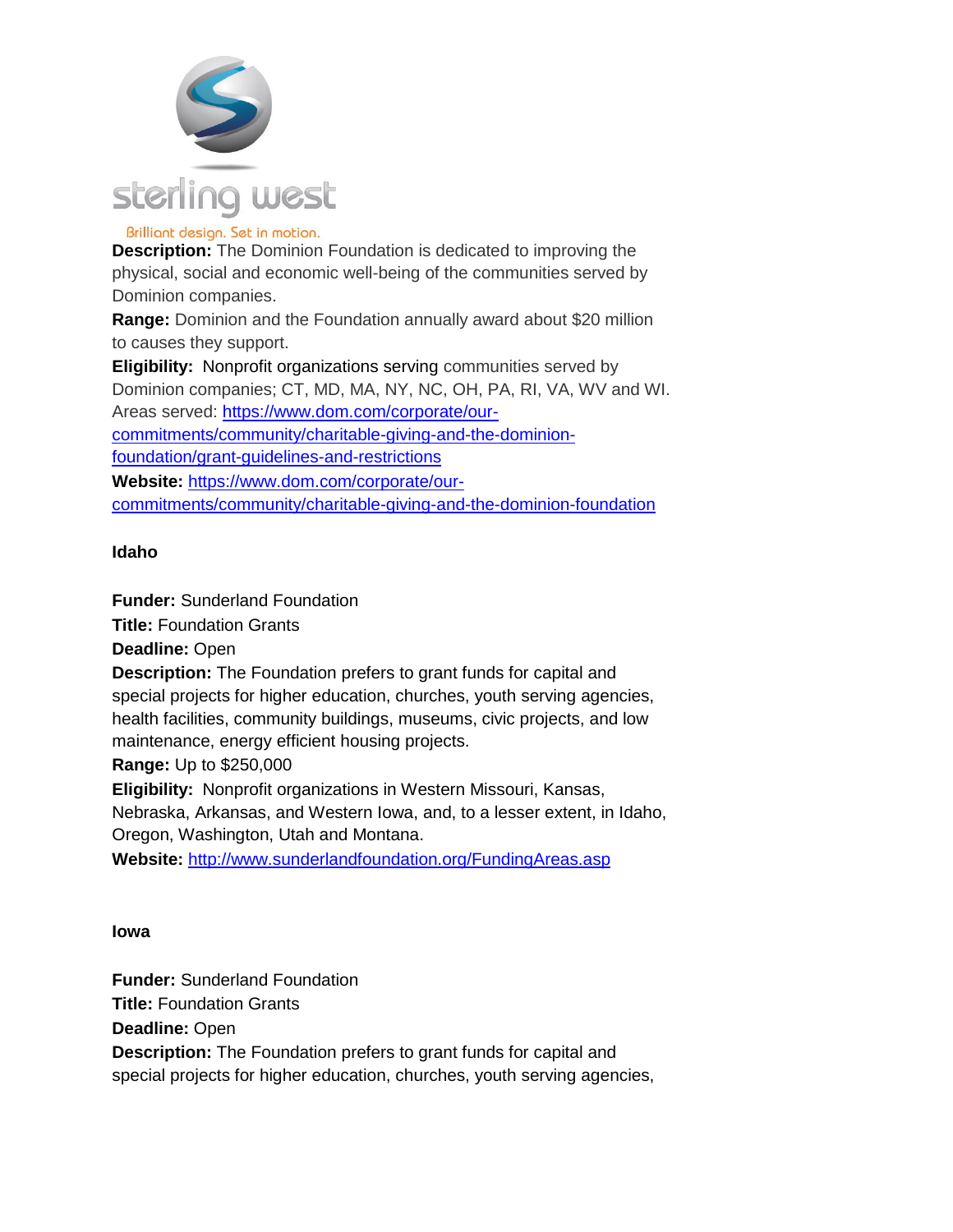

health facilities, community buildings, museums, civic projects, and low maintenance, energy efficient housing projects. **Range:** Up to \$250,000 **Eligibility:** Nonprofit organizations in Western Missouri, Kansas, Nebraska, Arkansas, and Western Iowa, and, to a lesser extent, in Idaho, Oregon, Washington, Utah and Montana. **Website:** <http://www.sunderlandfoundation.org/FundingAreas.asp>

#### **Kansas**

**Funder:** Kansas Health Foundation

**Title:** Recognition Grant

**Deadline:** March 15 and September 15, Annually

**Description:** Recognition Grants expand the Kansas Health Foundation's support to a broad range of health-related organizations throughout the state. While the majority of the Foundation's funding is through invited proposals, the Recognition Grants program is designed to fund unsolicited requests. It is targeted for organizations and agencies proposing meaningful and charitable projects that fit within the Foundation's mission of improving the health of all Kansans. The Foundation defines health broadly, and they look at all of the aspects that affect health, including the social factors that contribute to a healthy population.

**Range:** Grants are grants of up to \$25,000 per organization; the Foundation will award as much as \$2 million annually to Recognition Grant projects.

**Eligibility:** Kansas nonprofit organizations.

**Website:** <http://kansashealth.org/recognitiongrants>

**Funder:** Sunderland Foundation

**Title:** Foundation Grants

**Deadline:** Open

**Description:** The Foundation prefers to grant funds for capital and special projects for higher education, churches, youth serving agencies, health facilities, community buildings, museums, civic projects, and low maintenance, energy efficient housing projects. **Range:** Up to \$250,000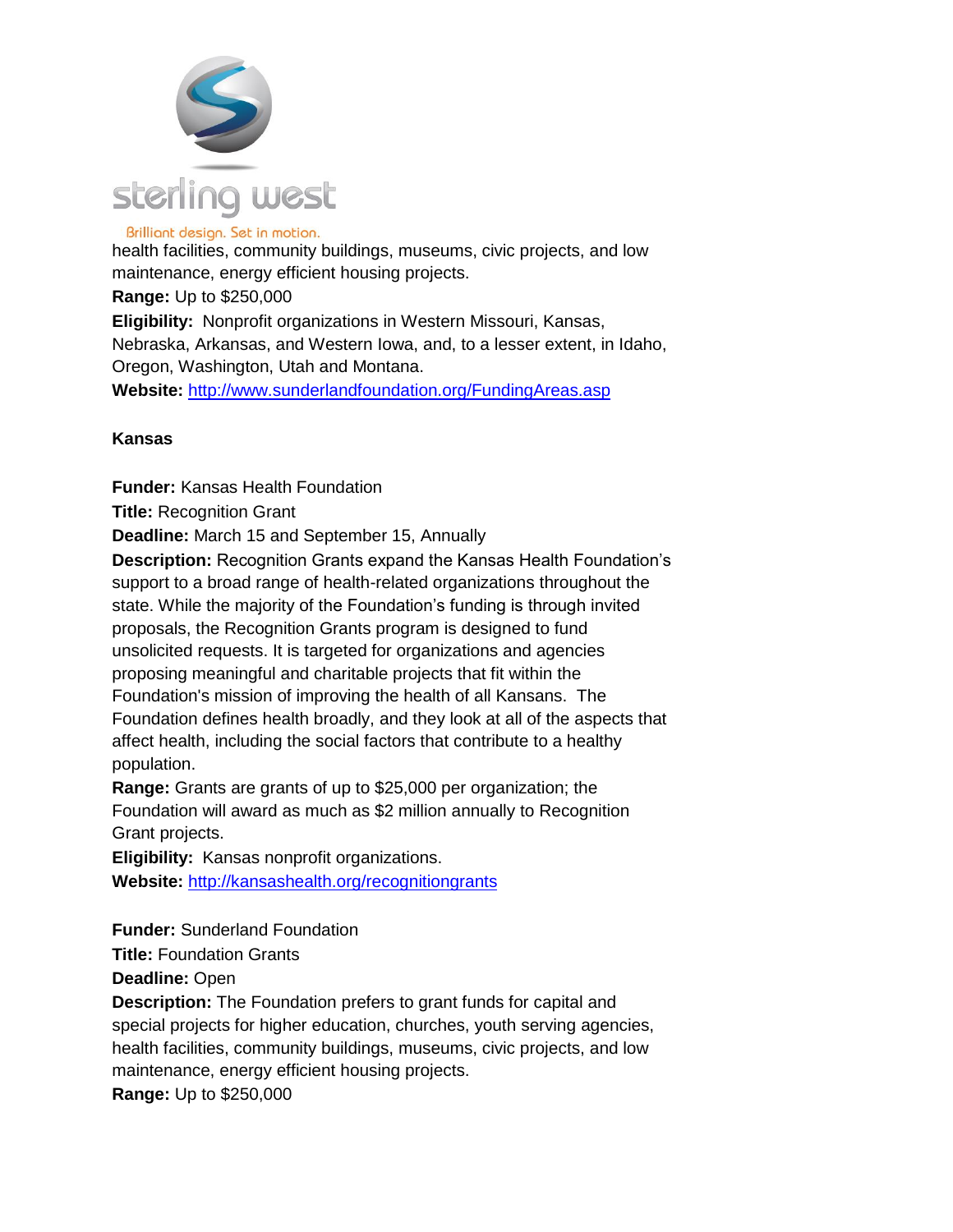

**Eligibility:** Nonprofit organizations in Western Missouri, Kansas, Nebraska, Arkansas, and Western Iowa, and, to a lesser extent, in Idaho, Oregon, Washington, Utah and Montana.

**Website:** <http://www.sunderlandfoundation.org/FundingAreas.asp>

**Funder:** H & R Block Foundation

**Title:** Health & Human Service

**Deadline:** Open

**Description:** The Foundation supports services for physical and mental health; and youth development programs.

**Range:** Average grant size of \$20,000

**Eligibility:** Nonprofit organizations serving Jackson, Clay, and Platte counties in Missouri, and Wyandotte and Johnson counties in Kansas.

# **Website:**

[http://www.blockfoundation.org/nonprofit\\_organizations/index.html](http://www.blockfoundation.org/nonprofit_organizations/index.html)

# **Maryland**

**Funder:** Dominion Foundation

**Title:** Community Grants

**Deadline:** Open

**Description:** The Dominion Foundation is dedicated to improving the physical, social and economic well-being of the communities served by Dominion companies.

**Range:** Dominion and the Foundation annually award about \$20 million to causes they support.

**Eligibility:** Nonprofit organizations serving communities served by Dominion companies; CT, MD, MA, NY, NC, OH, PA, RI, VA, WV and WI. Areas served: [https://www.dom.com/corporate/our](https://www.dom.com/corporate/our-commitments/community/charitable-giving-and-the-dominion-foundation/grant-guidelines-and-restrictions)[commitments/community/charitable-giving-and-the-dominion-](https://www.dom.com/corporate/our-commitments/community/charitable-giving-and-the-dominion-foundation/grant-guidelines-and-restrictions)

[foundation/grant-guidelines-and-restrictions](https://www.dom.com/corporate/our-commitments/community/charitable-giving-and-the-dominion-foundation/grant-guidelines-and-restrictions)

**Website:** [https://www.dom.com/corporate/our-](https://www.dom.com/corporate/our-commitments/community/charitable-giving-and-the-dominion-foundation)

[commitments/community/charitable-giving-and-the-dominion-foundation](https://www.dom.com/corporate/our-commitments/community/charitable-giving-and-the-dominion-foundation)

# **Massachusetts**

**Funder: Dominion Foundation**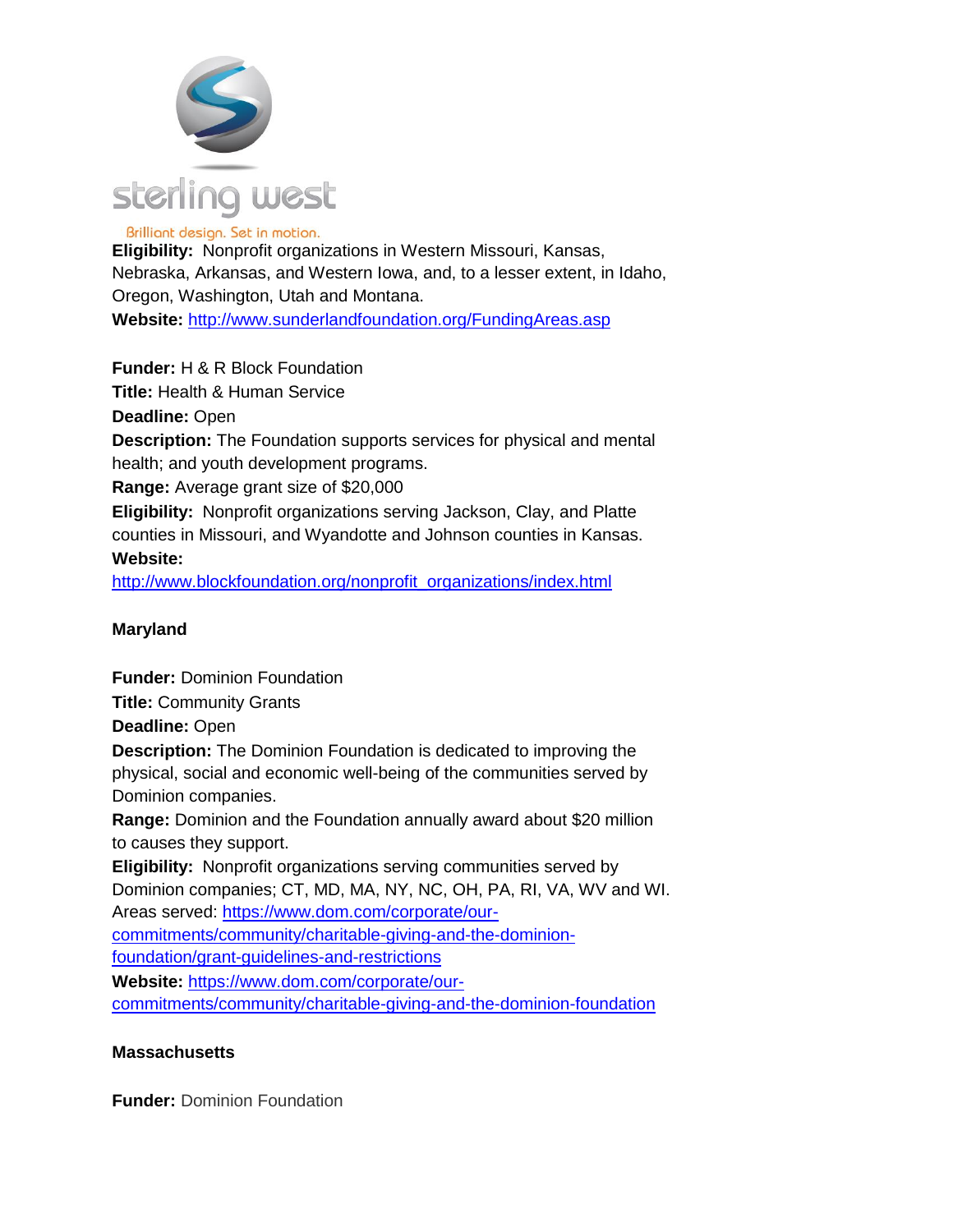

**Title:** Community Grants

# **Deadline:** Open

**Description:** The Dominion Foundation is dedicated to improving the physical, social and economic well-being of the communities served by Dominion companies.

**Range:** Dominion and the Foundation annually award about \$20 million to causes they support.

**Eligibility:** Nonprofit organizations serving communities served by Dominion companies; CT, MD, MA, NY, NC, OH, PA, RI, VA, WV and WI. Areas served: [https://www.dom.com/corporate/our](https://www.dom.com/corporate/our-commitments/community/charitable-giving-and-the-dominion-foundation/grant-guidelines-and-restrictions)[commitments/community/charitable-giving-and-the-dominion](https://www.dom.com/corporate/our-commitments/community/charitable-giving-and-the-dominion-foundation/grant-guidelines-and-restrictions)[foundation/grant-guidelines-and-restrictions](https://www.dom.com/corporate/our-commitments/community/charitable-giving-and-the-dominion-foundation/grant-guidelines-and-restrictions) **Website:** [https://www.dom.com/corporate/our](https://www.dom.com/corporate/our-commitments/community/charitable-giving-and-the-dominion-foundation)[commitments/community/charitable-giving-and-the-dominion-foundation](https://www.dom.com/corporate/our-commitments/community/charitable-giving-and-the-dominion-foundation)

# **Missouri**

**Funder:** Sunderland Foundation **Title:** Foundation Grants **Deadline:** Open **Description:** The Foundation prefers to grant funds for capital and special projects for higher education, churches, youth serving agencies, health facilities, community buildings, museums, civic projects, and low maintenance, energy efficient housing projects. **Range:** Up to \$250,000 **Eligibility:** Nonprofit organizations in Western Missouri, Kansas,

Nebraska, Arkansas, and Western Iowa, and, to a lesser extent, in Idaho, Oregon, Washington, Utah and Montana.

**Website:** <http://www.sunderlandfoundation.org/FundingAreas.asp>

**Funder:** H & R Block Foundation **Title:** Health & Human Service **Deadline:** Open **Description:** The Foundation supports services for physical and mental health; and youth development programs. **Range:** Average grant size of \$20,000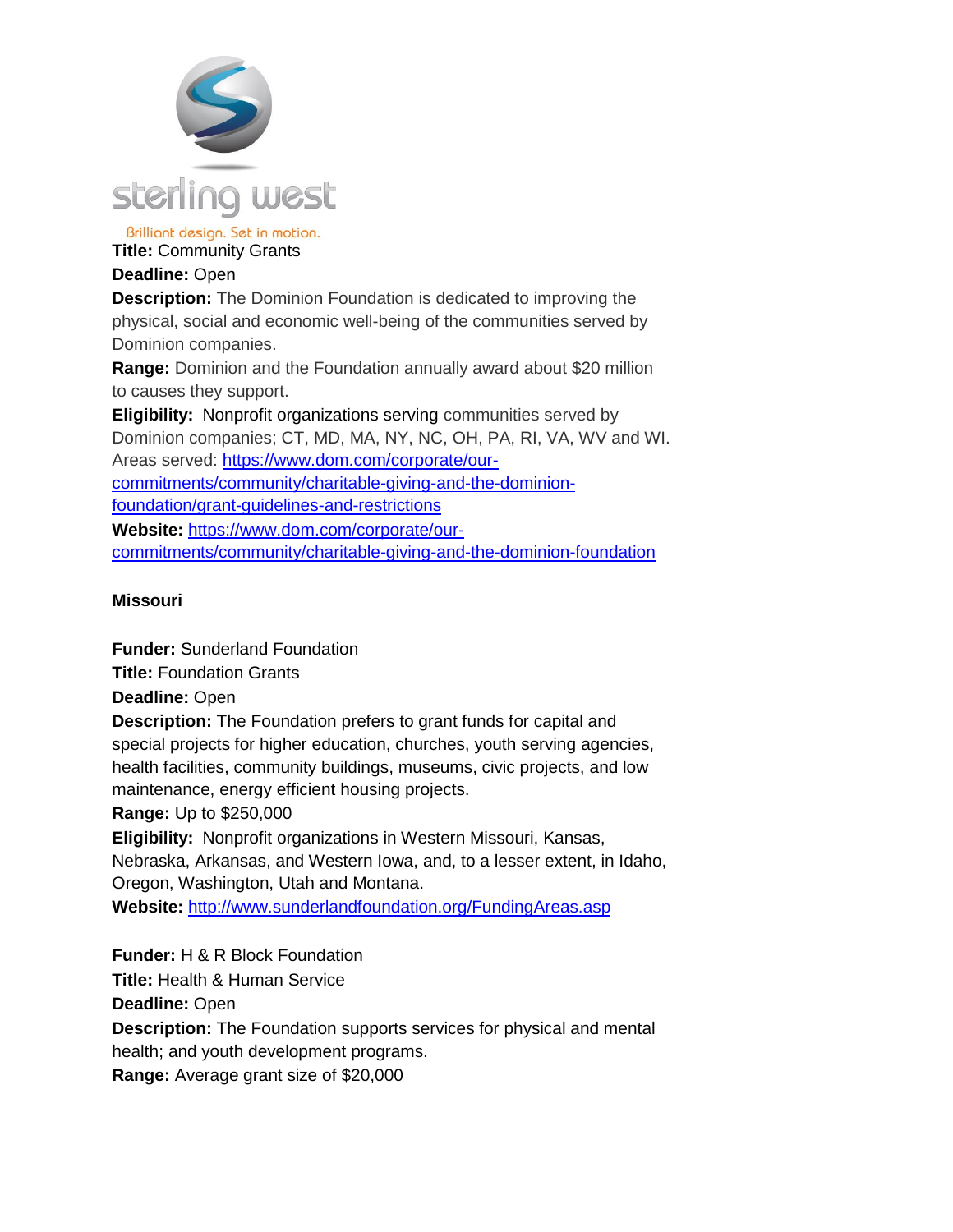

**Eligibility:** Nonprofit organizations serving Jackson, Clay, and Platte counties in Missouri, and Wyandotte and Johnson counties in Kansas.

#### **Website:**

[http://www.blockfoundation.org/nonprofit\\_organizations/index.html](http://www.blockfoundation.org/nonprofit_organizations/index.html)

### **Montana**

**Funder:** Sunderland Foundation **Title:** Foundation Grants **Deadline:** Open **Description:** The Foundation prefers to grant funds for capital and special projects for higher education, churches, youth serving agencies, health facilities, community buildings, museums, civic projects, and low maintenance, energy efficient housing projects. **Range:** Up to \$250,000 **Eligibility:** Nonprofit organizations in Western Missouri, Kansas, Nebraska, Arkansas, and Western Iowa, and, to a lesser extent, in Idaho, Oregon, Washington, Utah and Montana. **Website:** <http://www.sunderlandfoundation.org/FundingAreas.asp>

#### **Nebraska**

**Funder:** Sunderland Foundation **Title:** Foundation Grants **Deadline:** Open **Description:** The Foundation prefers to grant funds for capital and special projects for higher education, churches, youth serving agencies, health facilities, community buildings, museums, civic projects, and low maintenance, energy efficient housing projects. **Range:** Up to \$250,000 **Eligibility:** Nonprofit organizations in Western Missouri, Kansas, Nebraska, Arkansas, and Western Iowa, and, to a lesser extent, in Idaho, Oregon, Washington, Utah and Montana.

**Website:** <http://www.sunderlandfoundation.org/FundingAreas.asp>

#### **New York**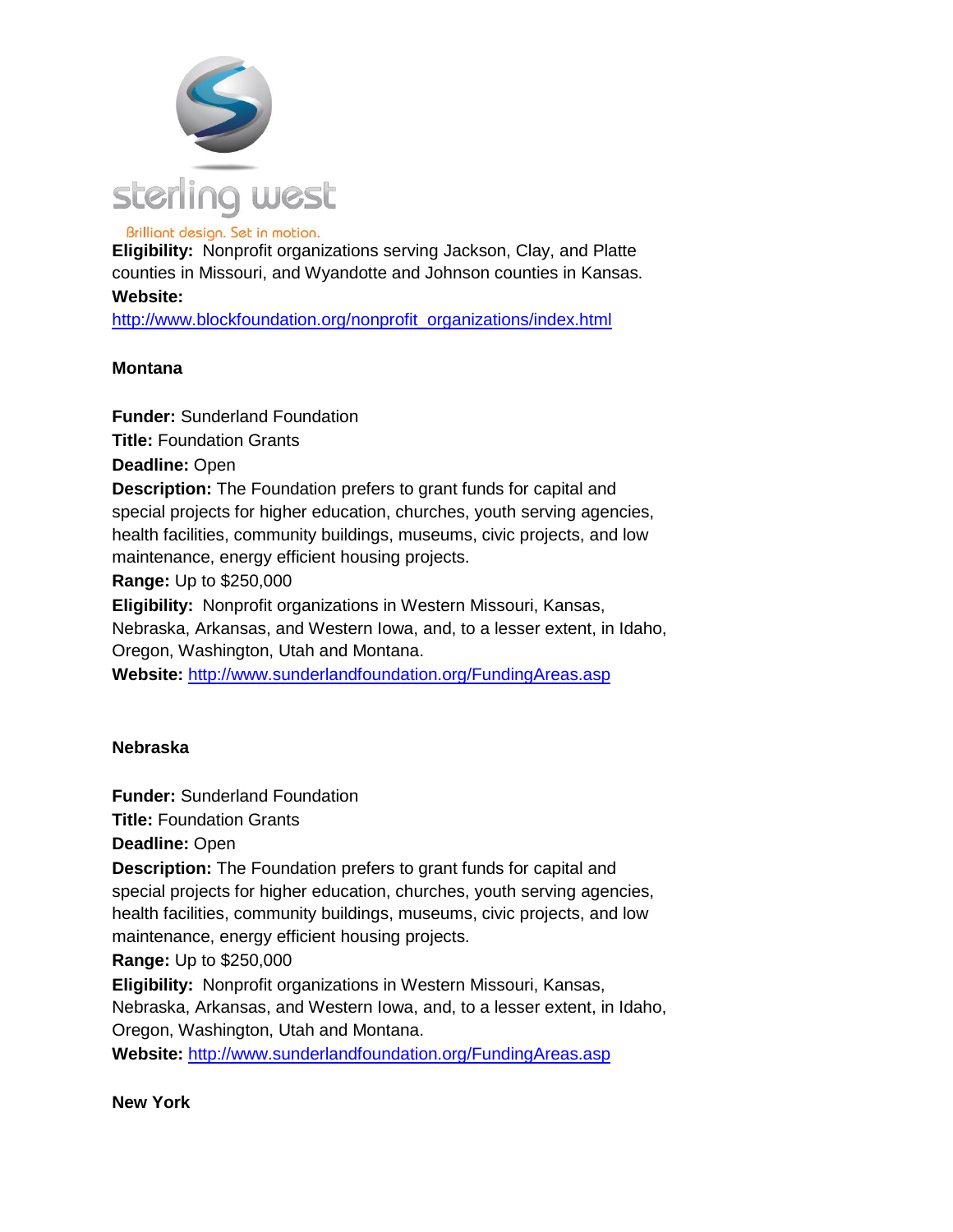

**Funder:** Dominion Foundation

# **Title:** Community Grants

# **Deadline:** Open

**Description:** The Dominion Foundation is dedicated to improving the physical, social and economic well-being of the communities served by Dominion companies.

**Range:** Dominion and the Foundation annually award about \$20 million to causes they support.

**Eligibility:** Nonprofit organizations serving communities served by Dominion companies; CT, MD, MA, NY, NC, OH, PA, RI, VA, WV and WI. Areas served: [https://www.dom.com/corporate/our](https://www.dom.com/corporate/our-commitments/community/charitable-giving-and-the-dominion-foundation/grant-guidelines-and-restrictions)[commitments/community/charitable-giving-and-the-dominion](https://www.dom.com/corporate/our-commitments/community/charitable-giving-and-the-dominion-foundation/grant-guidelines-and-restrictions)[foundation/grant-guidelines-and-restrictions](https://www.dom.com/corporate/our-commitments/community/charitable-giving-and-the-dominion-foundation/grant-guidelines-and-restrictions) **Website:** [https://www.dom.com/corporate/our-](https://www.dom.com/corporate/our-commitments/community/charitable-giving-and-the-dominion-foundation)

[commitments/community/charitable-giving-and-the-dominion-foundation](https://www.dom.com/corporate/our-commitments/community/charitable-giving-and-the-dominion-foundation)

# **North Carolina**

**Funder:** Dominion Foundation

**Title:** Community Grants

**Deadline:** Open

**Description:** The Dominion Foundation is dedicated to improving the physical, social and economic well-being of the communities served by Dominion companies.

**Range:** Dominion and the Foundation annually award about \$20 million to causes they support.

**Eligibility:** Nonprofit organizations serving communities served by Dominion companies; CT, MD, MA, NY, NC, OH, PA, RI, VA, WV and WI.

Areas served: [https://www.dom.com/corporate/our-](https://www.dom.com/corporate/our-commitments/community/charitable-giving-and-the-dominion-foundation/grant-guidelines-and-restrictions)

[commitments/community/charitable-giving-and-the-dominion-](https://www.dom.com/corporate/our-commitments/community/charitable-giving-and-the-dominion-foundation/grant-guidelines-and-restrictions)

[foundation/grant-guidelines-and-restrictions](https://www.dom.com/corporate/our-commitments/community/charitable-giving-and-the-dominion-foundation/grant-guidelines-and-restrictions)

**Website:** [https://www.dom.com/corporate/our](https://www.dom.com/corporate/our-commitments/community/charitable-giving-and-the-dominion-foundation)[commitments/community/charitable-giving-and-the-dominion-foundation](https://www.dom.com/corporate/our-commitments/community/charitable-giving-and-the-dominion-foundation)

**Ohio**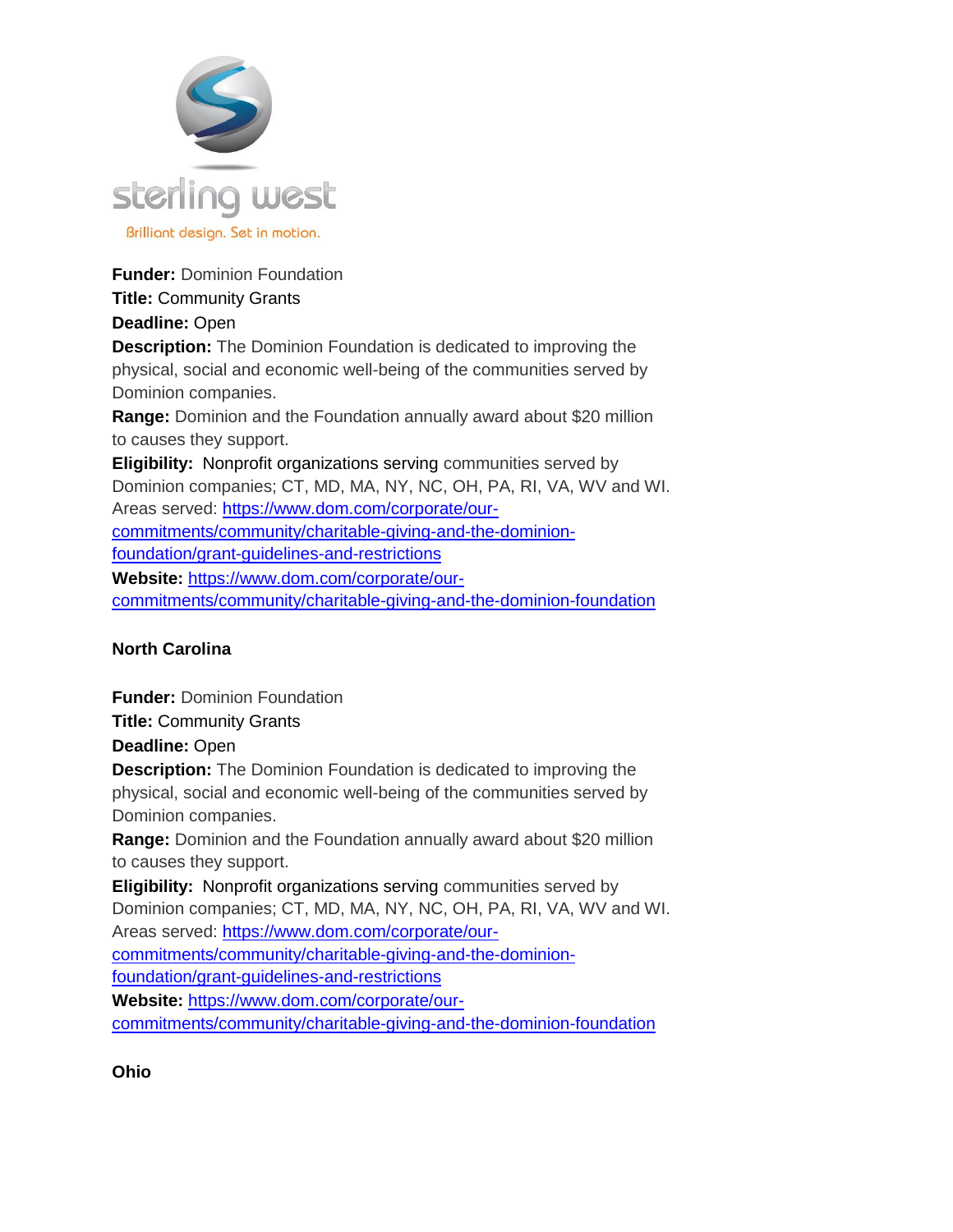

Brilliant design. Set in motion. **Funder:** Dominion Foundation

**Title:** Community Grants

# **Deadline:** Open

**Description:** The Dominion Foundation is dedicated to improving the physical, social and economic well-being of the communities served by Dominion companies.

**Range:** Dominion and the Foundation annually award about \$20 million to causes they support.

**Eligibility:** Nonprofit organizations serving communities served by Dominion companies; CT, MD, MA, NY, NC, OH, PA, RI, VA, WV and WI. Areas served: [https://www.dom.com/corporate/our](https://www.dom.com/corporate/our-commitments/community/charitable-giving-and-the-dominion-foundation/grant-guidelines-and-restrictions)[commitments/community/charitable-giving-and-the-dominion](https://www.dom.com/corporate/our-commitments/community/charitable-giving-and-the-dominion-foundation/grant-guidelines-and-restrictions)[foundation/grant-guidelines-and-restrictions](https://www.dom.com/corporate/our-commitments/community/charitable-giving-and-the-dominion-foundation/grant-guidelines-and-restrictions) **Website:** [https://www.dom.com/corporate/our](https://www.dom.com/corporate/our-commitments/community/charitable-giving-and-the-dominion-foundation)[commitments/community/charitable-giving-and-the-dominion-foundation](https://www.dom.com/corporate/our-commitments/community/charitable-giving-and-the-dominion-foundation)

# **Oregon**

**Funder:** Sunderland Foundation **Title:** Foundation Grants **Deadline:** Open **Description:** The Foundation prefers to grant funds for capital and special projects for higher education, churches, youth serving agencies, health facilities, community buildings, museums, civic projects, and low maintenance, energy efficient housing projects. **Range:** Up to \$250,000 **Eligibility:** Nonprofit organizations in Western Missouri, Kansas, Nebraska, Arkansas, and Western Iowa, and, to a lesser extent, in Idaho,

Oregon, Washington, Utah and Montana.

**Website:** <http://www.sunderlandfoundation.org/FundingAreas.asp>

# **Pennsylvania**

**Funder:** Dominion Foundation **Title:** Community Grants **Deadline:** Open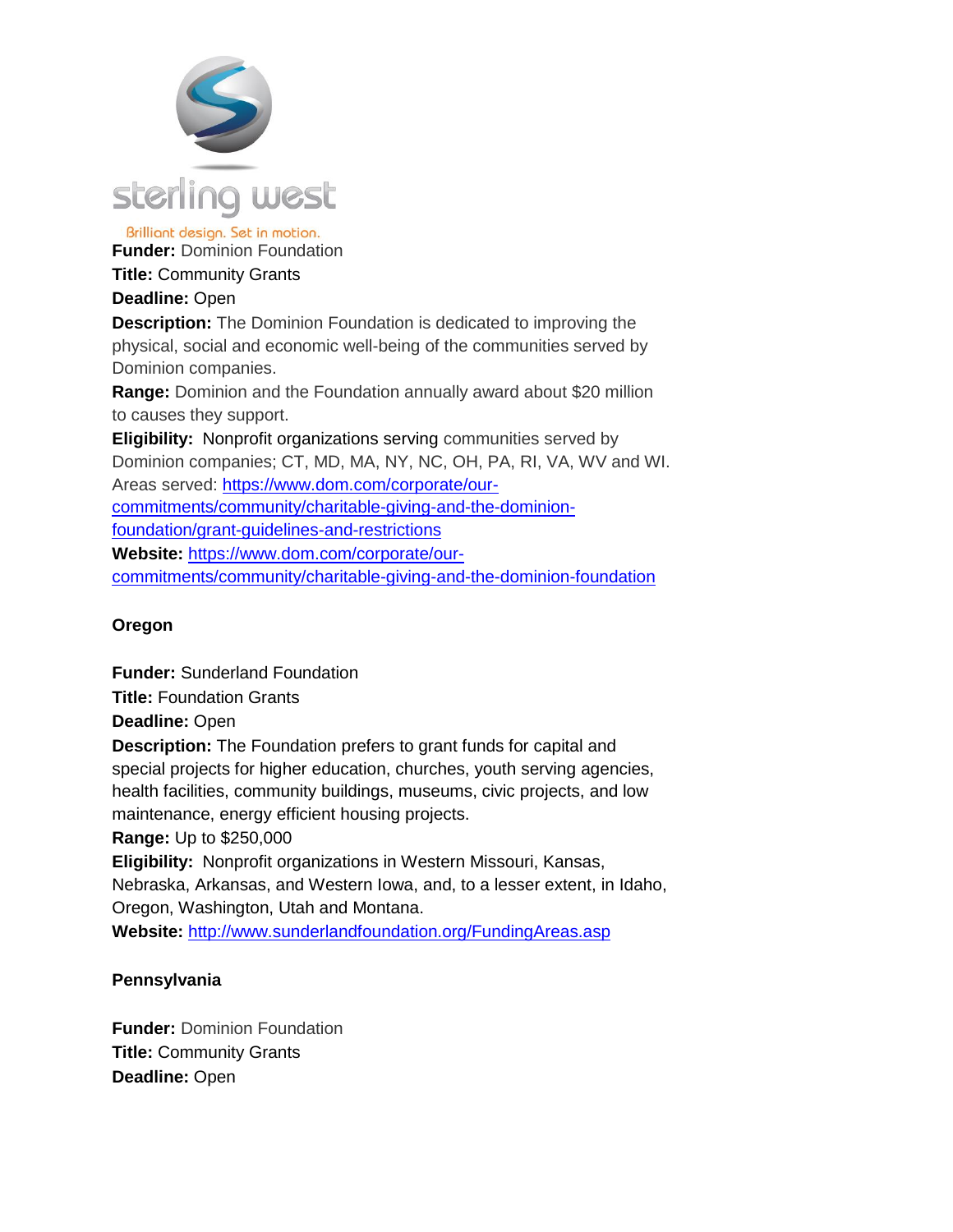

**Description:** The Dominion Foundation is dedicated to improving the physical, social and economic well-being of the communities served by Dominion companies.

**Range:** Dominion and the Foundation annually award about \$20 million to causes they support.

**Eligibility:** Nonprofit organizations serving communities served by Dominion companies; CT, MD, MA, NY, NC, OH, PA, RI, VA, WV and WI. Areas served: [https://www.dom.com/corporate/our](https://www.dom.com/corporate/our-commitments/community/charitable-giving-and-the-dominion-foundation/grant-guidelines-and-restrictions)[commitments/community/charitable-giving-and-the-dominion](https://www.dom.com/corporate/our-commitments/community/charitable-giving-and-the-dominion-foundation/grant-guidelines-and-restrictions)[foundation/grant-guidelines-and-restrictions](https://www.dom.com/corporate/our-commitments/community/charitable-giving-and-the-dominion-foundation/grant-guidelines-and-restrictions) **Website:** [https://www.dom.com/corporate/our-](https://www.dom.com/corporate/our-commitments/community/charitable-giving-and-the-dominion-foundation)

[commitments/community/charitable-giving-and-the-dominion-foundation](https://www.dom.com/corporate/our-commitments/community/charitable-giving-and-the-dominion-foundation)

# **Rhode Island**

**Funder:** Dominion Foundation **Title:** Community Grants **Deadline:** Open **Description:** The Dominion Foundation is dedicated to improving the physical, social and economic well-being of the communities served by Dominion companies. **Range:** Dominion and the Foundation annually award about \$20 million to causes they support. **Eligibility:** Nonprofit organizations serving communities served by Dominion companies; CT, MD, MA, NY, NC, OH, PA, RI, VA, WV and WI. Areas served: [https://www.dom.com/corporate/our](https://www.dom.com/corporate/our-commitments/community/charitable-giving-and-the-dominion-foundation/grant-guidelines-and-restrictions)[commitments/community/charitable-giving-and-the-dominion](https://www.dom.com/corporate/our-commitments/community/charitable-giving-and-the-dominion-foundation/grant-guidelines-and-restrictions)[foundation/grant-guidelines-and-restrictions](https://www.dom.com/corporate/our-commitments/community/charitable-giving-and-the-dominion-foundation/grant-guidelines-and-restrictions) **Website:** [https://www.dom.com/corporate/our-](https://www.dom.com/corporate/our-commitments/community/charitable-giving-and-the-dominion-foundation)

[commitments/community/charitable-giving-and-the-dominion-foundation](https://www.dom.com/corporate/our-commitments/community/charitable-giving-and-the-dominion-foundation)

# **Texas**

**Funder:** Impact San Antonio **Title:** Impact San Antonio Grant **Deadline:** June 1 – June 30, 2015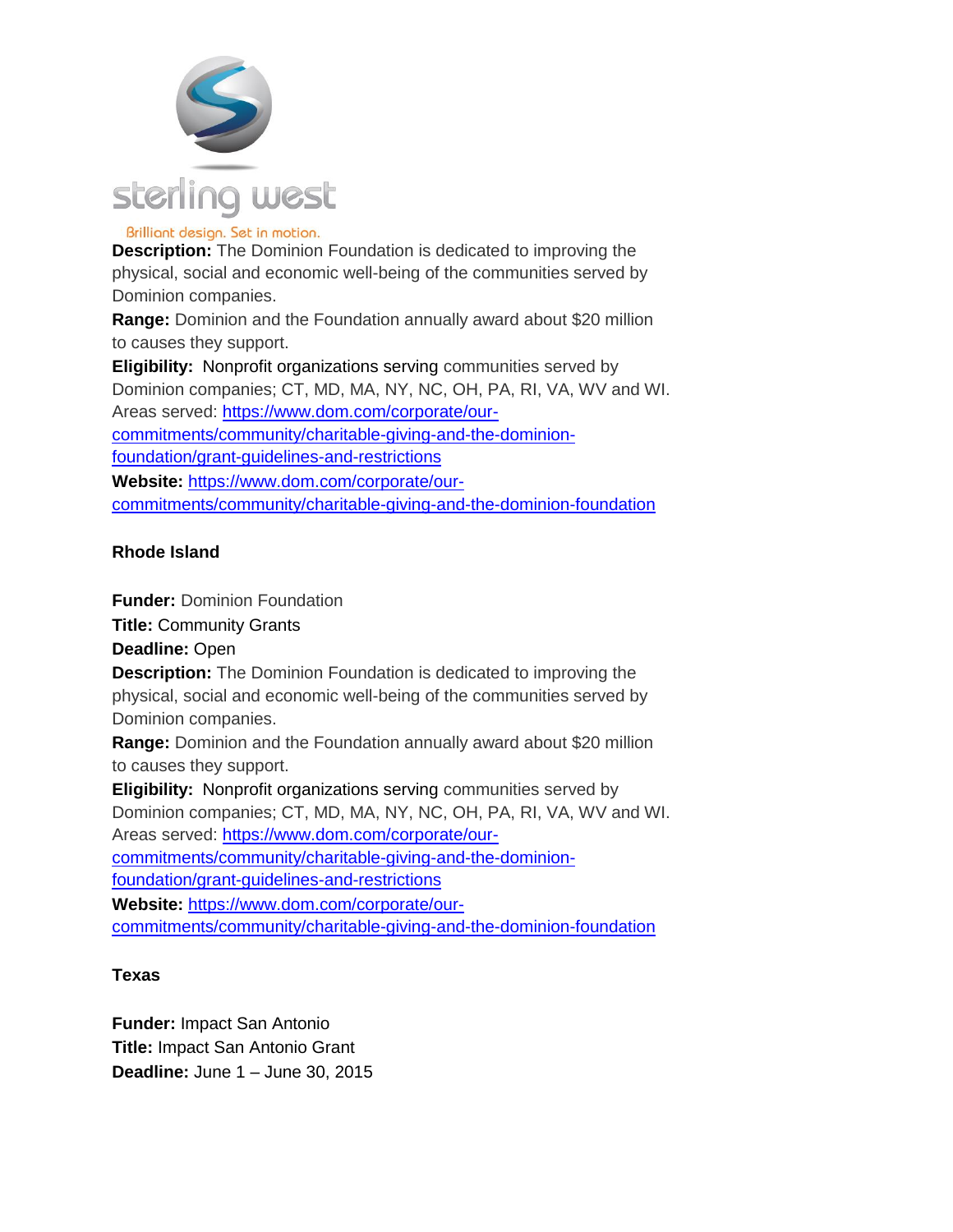

**Description:** Impact San Antonio Grant support projects in five focus areas: arts and culture; education; family; environment, recreation, and preservation; and health and wellness. Grants support new projects that have never been implemented in San Antonio (or its contiguous counties) or an expansion of an existing project (to a new service area or with new program components, participants, etc.). Applications to support ongoing operating expenses will not be considered.

**Range:** Maximum of \$100,000

**Eligibility:** Nonprofit organizations located in and serving Bexar, Atascosa, Comal, Guadalupe, Kendall, Medina, and Wilson counties are eligible to apply for funding.

**Website:** <http://impactsanantonio.org/grants/>

#### **Utah**

**Funder:** Sunderland Foundation **Title:** Foundation Grants **Deadline:** Open **Description:** The Foundation prefers to grant funds for capital and special projects for higher education, churches, youth serving agencies, health facilities, community buildings, museums, civic projects, and low maintenance, energy efficient housing projects. **Range:** Up to \$250,000 **Eligibility:** Nonprofit organizations in Western Missouri, Kansas,

Nebraska, Arkansas, and Western Iowa, and, to a lesser extent, in Idaho, Oregon, Washington, Utah and Montana.

**Website:** <http://www.sunderlandfoundation.org/FundingAreas.asp>

#### **Virginia**

**Funder:** Dominion Foundation **Title:** Community Grants **Deadline:** Open **Description:** The Dominion Foundation is dedicated to improving the physical, social and economic well-being of the communities served by Dominion companies.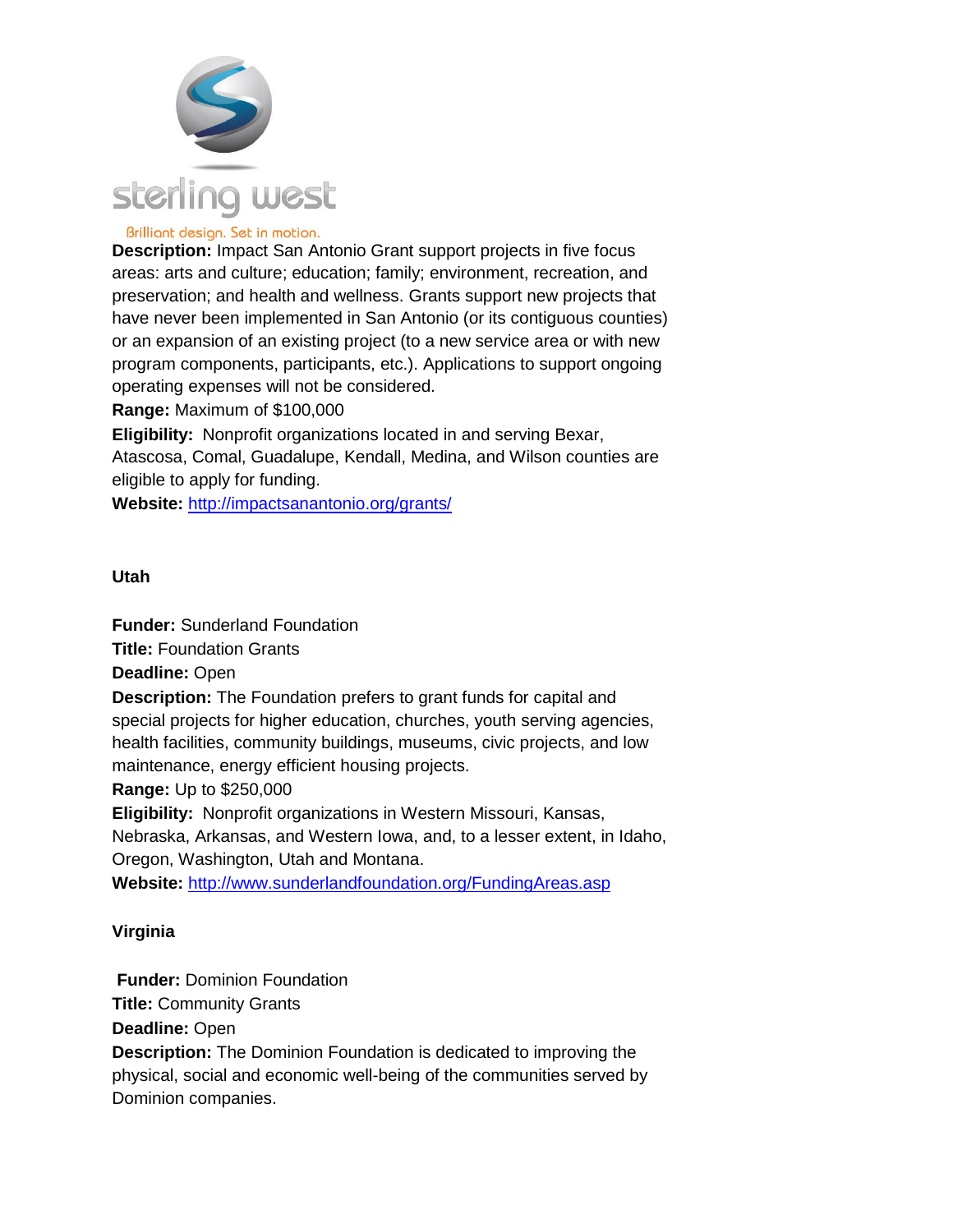

Brilliant design. Set in motion. **Range:** Dominion and the Foundation annually award about \$20 million to causes they support. **Eligibility:** Nonprofit organizations serving communities served by Dominion companies; CT, MD, MA, NY, NC, OH, PA, RI, VA, WV and WI. Areas served: [https://www.dom.com/corporate/our](https://www.dom.com/corporate/our-commitments/community/charitable-giving-and-the-dominion-foundation/grant-guidelines-and-restrictions)[commitments/community/charitable-giving-and-the-dominion](https://www.dom.com/corporate/our-commitments/community/charitable-giving-and-the-dominion-foundation/grant-guidelines-and-restrictions)[foundation/grant-guidelines-and-restrictions](https://www.dom.com/corporate/our-commitments/community/charitable-giving-and-the-dominion-foundation/grant-guidelines-and-restrictions) **Website:** [https://www.dom.com/corporate/our](https://www.dom.com/corporate/our-commitments/community/charitable-giving-and-the-dominion-foundation)[commitments/community/charitable-giving-and-the-dominion-foundation](https://www.dom.com/corporate/our-commitments/community/charitable-giving-and-the-dominion-foundation)

### **Washington**

**Funder:** Sunderland Foundation

**Title:** Foundation Grants

**Deadline:** Open

**Description:** The Foundation prefers to grant funds for capital and special projects for higher education, churches, youth serving agencies, health facilities, community buildings, museums, civic projects, and low maintenance, energy efficient housing projects.

**Range:** Up to \$250,000

**Eligibility:** Nonprofit organizations in Western Missouri, Kansas,

Nebraska, Arkansas, and Western Iowa, and, to a lesser extent, in Idaho, Oregon, Washington, Utah and Montana.

**Website:** <http://www.sunderlandfoundation.org/FundingAreas.asp>

#### **West Virginia**

**Funder:** Dominion Foundation **Title:** Community Grants

**Deadline:** Open

**Description:** The Dominion Foundation is dedicated to improving the physical, social and economic well-being of the communities served by Dominion companies.

**Range:** Dominion and the Foundation annually award about \$20 million to causes they support.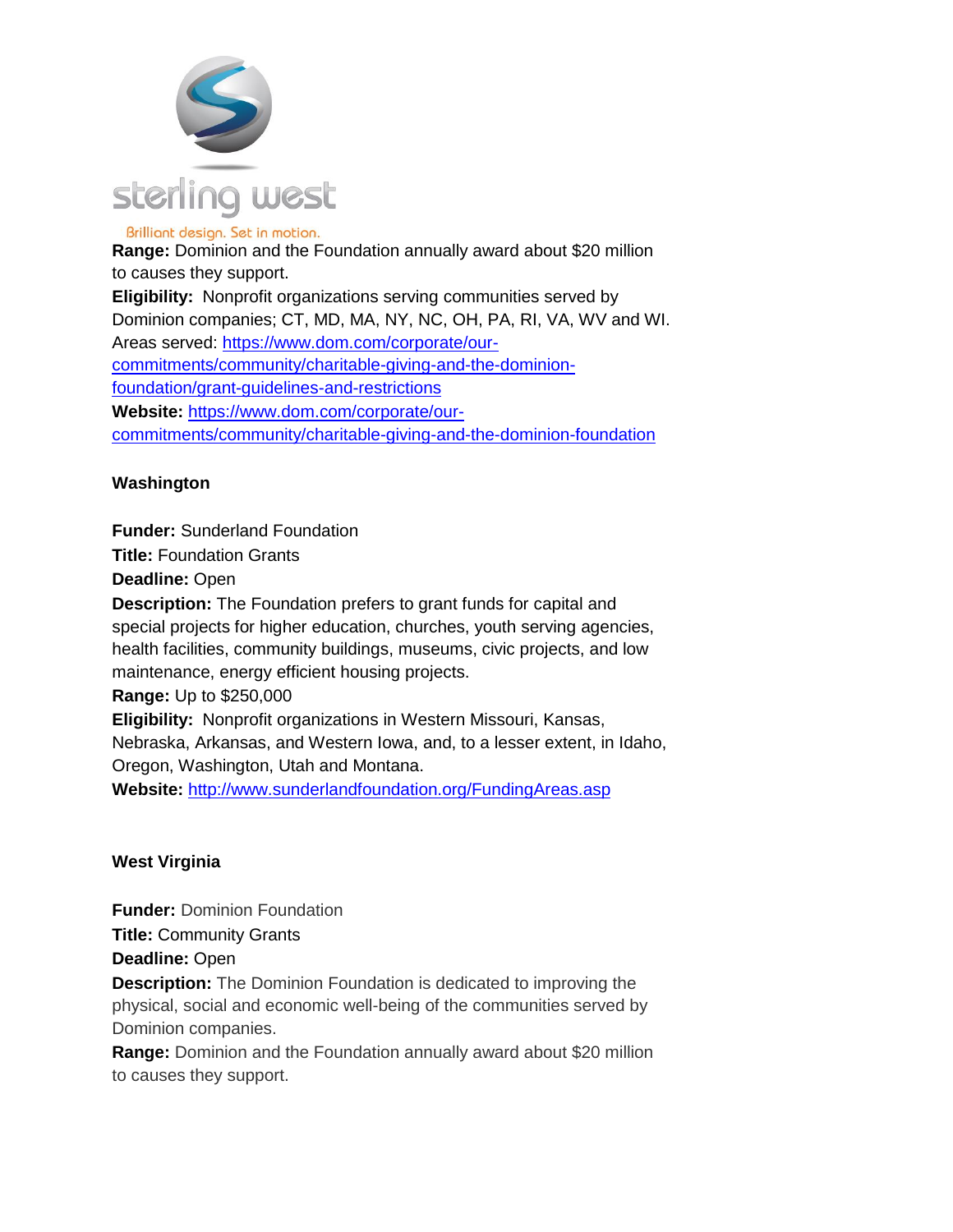

**Eligibility:** Nonprofit organizations serving communities served by Dominion companies; CT, MD, MA, NY, NC, OH, PA, RI, VA, WV and WI. Areas served: [https://www.dom.com/corporate/our](https://www.dom.com/corporate/our-commitments/community/charitable-giving-and-the-dominion-foundation/grant-guidelines-and-restrictions)[commitments/community/charitable-giving-and-the-dominion](https://www.dom.com/corporate/our-commitments/community/charitable-giving-and-the-dominion-foundation/grant-guidelines-and-restrictions)[foundation/grant-guidelines-and-restrictions](https://www.dom.com/corporate/our-commitments/community/charitable-giving-and-the-dominion-foundation/grant-guidelines-and-restrictions) **Website:** [https://www.dom.com/corporate/our](https://www.dom.com/corporate/our-commitments/community/charitable-giving-and-the-dominion-foundation)[commitments/community/charitable-giving-and-the-dominion-foundation](https://www.dom.com/corporate/our-commitments/community/charitable-giving-and-the-dominion-foundation)

# **Wisconsin**

**Funder:** Dominion Foundation **Title:** Community Grants **Deadline:** Open **Description:** The Dominion Foundation is dedicated to improving the physical, social and economic well-being of the communities served by Dominion companies. **Range:** Dominion and the Foundation annually award about \$20 million to causes they support. **Eligibility:** Nonprofit organizations serving communities served by Dominion companies; CT, MD, MA, NY, NC, OH, PA, RI, VA, WV and WI. Areas served: [https://www.dom.com/corporate/our](https://www.dom.com/corporate/our-commitments/community/charitable-giving-and-the-dominion-foundation/grant-guidelines-and-restrictions)[commitments/community/charitable-giving-and-the-dominion](https://www.dom.com/corporate/our-commitments/community/charitable-giving-and-the-dominion-foundation/grant-guidelines-and-restrictions)[foundation/grant-guidelines-and-restrictions](https://www.dom.com/corporate/our-commitments/community/charitable-giving-and-the-dominion-foundation/grant-guidelines-and-restrictions) **Website:** [https://www.dom.com/corporate/our-](https://www.dom.com/corporate/our-commitments/community/charitable-giving-and-the-dominion-foundation)

[commitments/community/charitable-giving-and-the-dominion-foundation](https://www.dom.com/corporate/our-commitments/community/charitable-giving-and-the-dominion-foundation)

# **Canada**

**Funder:** Nanaimo Foundation **Title:** Capital Projects **Deadline:** Letter of Intent may be submitted at any time **Description:** The Foundation supports capital projects that helps maintain or improve an asset. **Range:** \$10,000 +/- **Eligibility:** Canadian registered charity or other qualified donee **Website:** <http://www.nanaimofoundation.com/our-grants/>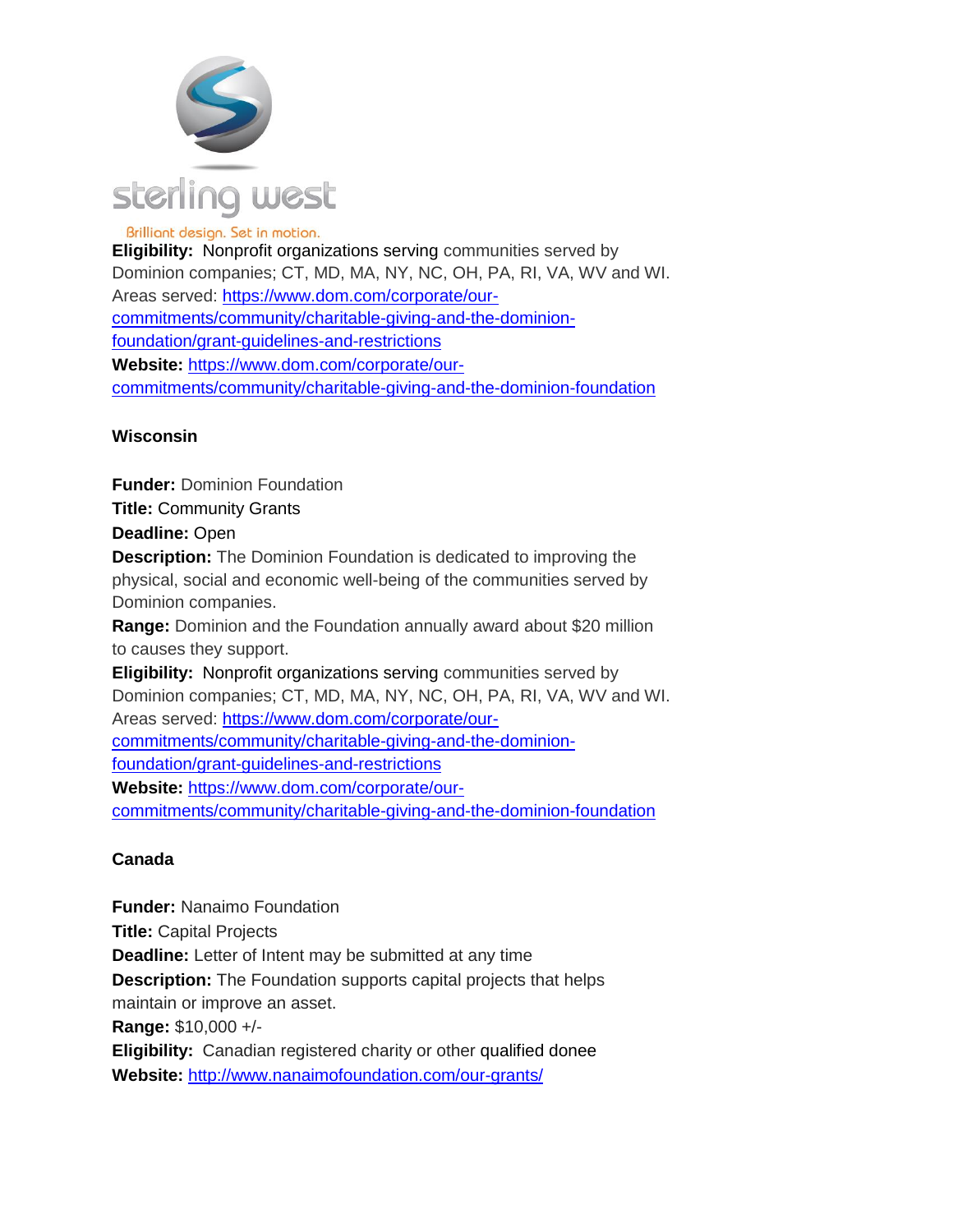

**Funder:** The Recreation Foundation of British Columbia

**Title:** Recreation Grant Program

**Deadline:** Please visit their website in the fall of 2016 for details on criteria and the application process for the next funding cycle.

**Description:** Grants to provide support to non-profit groups active in the broad areas of recreation, sports, parks, culture, the environment and education.

**Range:** Generally range up to \$6,000

**Eligibility:** Non-profit groups

**Website:** <http://www.recreationfoundationbc.ca/Grants.aspx>

**Funder:** Ontario Sport and Recreation Communities Fund (OSRCF) **Title:** Communities Grant

**Deadline:** Applicants will be notified of the outcome of their application in Spring 2015 and 2016-2017 program guidelines should be released after that time.

**Description:** The grant program supports a vision of getting and keeping Ontarians active in community sport, recreation and physical activity.

**Range:** Varies

**Eligibility:** The program supports projects of one or two years in length, at both the Local/Regional and Provincial levels.

#### **Website:**

[http://www.grants.gov.on.ca/GrantsPortal/en/OntarioGrants/GrantOpportu](http://www.grants.gov.on.ca/GrantsPortal/en/OntarioGrants/GrantOpportunities/PRDR006918) [nities/PRDR006918](http://www.grants.gov.on.ca/GrantsPortal/en/OntarioGrants/GrantOpportunities/PRDR006918)

**Funder:** Nickle Family Foundation

**Title:** Youth Enrichment & Family and Community Wellness

**Deadline:** August 31, 2015

**Description:** Funds for youth enrichment programs which provide young people with positive direction**;** and family and community wellness

preventative programs and initiatives which nurture creativity.

**Range:** Most often range \$5,000 to \$10,000

**Eligibility:** Organizations with Canada Revenue Agency charitable

registration serving the Calgary region

**Website:** <http://www.nicklefoundation.org/>

**Funder:** Ontario Trillium Foundation